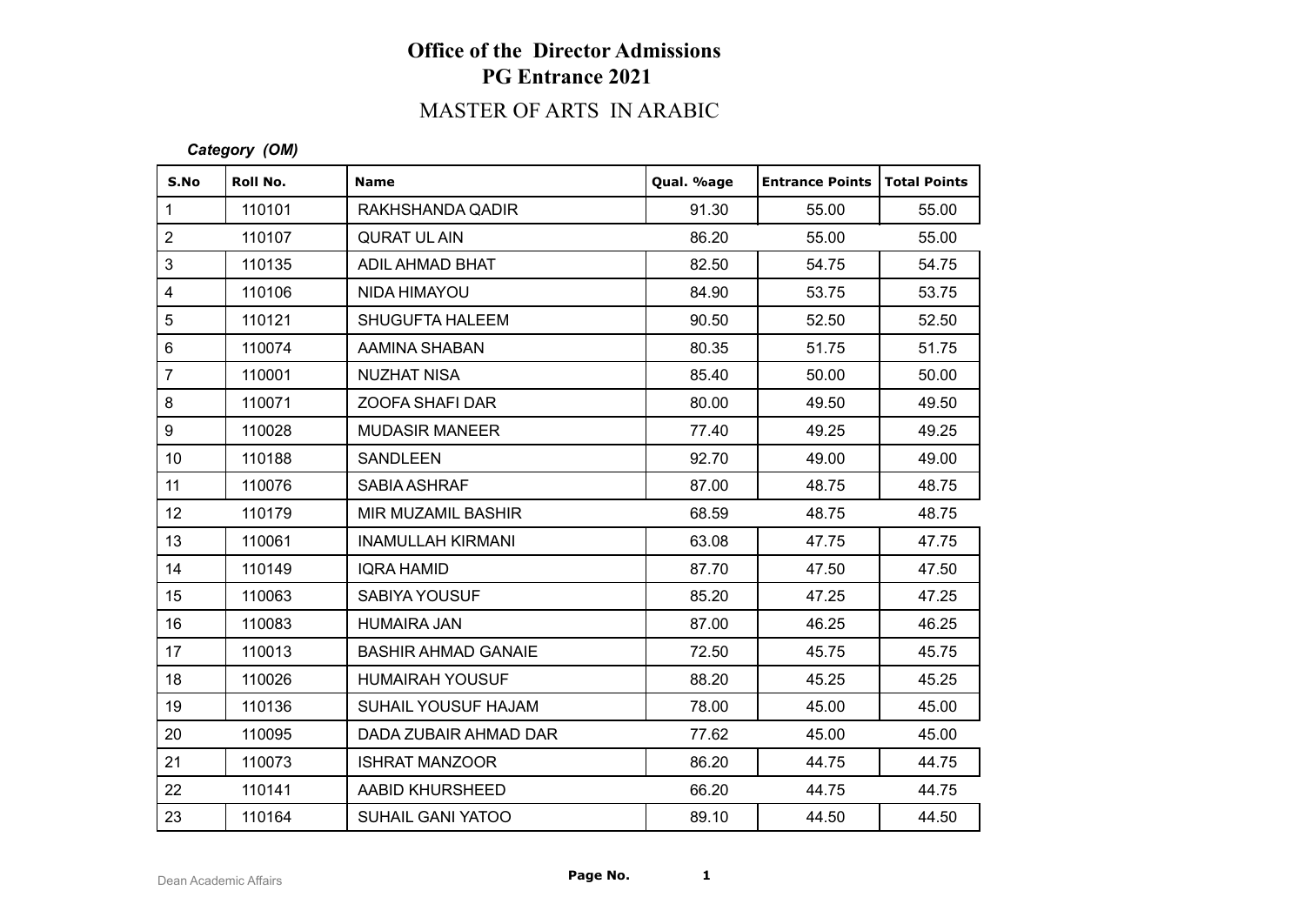# MASTER OF ARTS IN ARABIC

### *Category (OM)*

| S.No | Roll No. | <b>Name</b>               | Qual. %age | <b>Entrance Points</b> | <b>Total Points</b> |
|------|----------|---------------------------|------------|------------------------|---------------------|
| 24   | 110138   | <b>OWAIS HUSSAIN BHAT</b> | 81.00      | 44.25                  | 44.25               |
| 25   | 110019   | <b>FAQIRAH MANZOR</b>     | 72.22      | 44.25                  | 44.25               |
| 26   | 110196   | <b>AZHIR SHABIR</b>       | 78.67      | 44.00                  | 44.00               |
| 27   | 110184   | <b>SHAFIA MAJEED</b>      | 77.90      | 44.00                  | 44.00               |
| 28   | 110070   | MIR SHAHNAWAZ HUSSAIN     | 57.73      | 43.75                  | 43.75               |
| 29   | 110224   | ABDUL SAMAD KOHLI         | 73.48      | 43.50                  | 43.50               |
| 30   | 110081   | SHAFIA JAN                | 89.40      | 43.25                  | 43.25               |
| 31   | 110044   | <b>SAMEENA BANO</b>       | 89.30      | 42.75                  | 42.75               |
| 32   | 110183   | <b>INSHA RAMZAN</b>       | 81.67      | 42.75                  | 42.75               |
| 33   | 110169   | <b>TAHIRA GULL</b>        | 82.70      | 42.00                  | 42.00               |
| 34   | 110234   | MEHRAJ UD DIN SHEIKH      | 66.62      | 42.00                  | 42.00               |
| 35   | 110020   | IMTIYAZ AHMAD BHAT        | 71.20      | 41.75                  | 41.75               |
| 36   | 110018   | <b>AARIF SHAHBAZ</b>      | 63.28      | 41.50                  | 41.50               |
| 37   | 110104   | <b>SHAFIA AKHTER</b>      | 83.00      | 41.25                  | 41.25               |
| 38   | 110122   | ROHIL AHMAD BHAT          | 78.20      | 41.00                  | 41.00               |
| 39   | 110078   | <b>BISMA RAFIQ</b>        | 78.00      | 41.00                  | 41.00               |
| 40   | 110111   | <b>UMAIRA AYOUB</b>       | 85.00      | 40.25                  | 40.25               |
| 41   | 110091   | ARIFA JAN                 | 81.70      | 40.00                  | 40.00               |
| 42   | 110103   | <b>IFRA BASHIR</b>        | 86.90      | 39.50                  | 39.50               |
| 43   | 110115   | <b>IFSHANA AKHTER</b>     | 86.20      | 39.50                  | 39.50               |
| 44   | 110123   | <b>JASIA AKRAM</b>        | 85.00      | 39.50                  | 39.50               |
| 45   | 110079   | ARJUMAN ANJUM             | 74.59      | 39.50                  | 39.50               |
| 46   | 110113   | AMBREENA HAMID            | 83.00      | 39.25                  | 39.25               |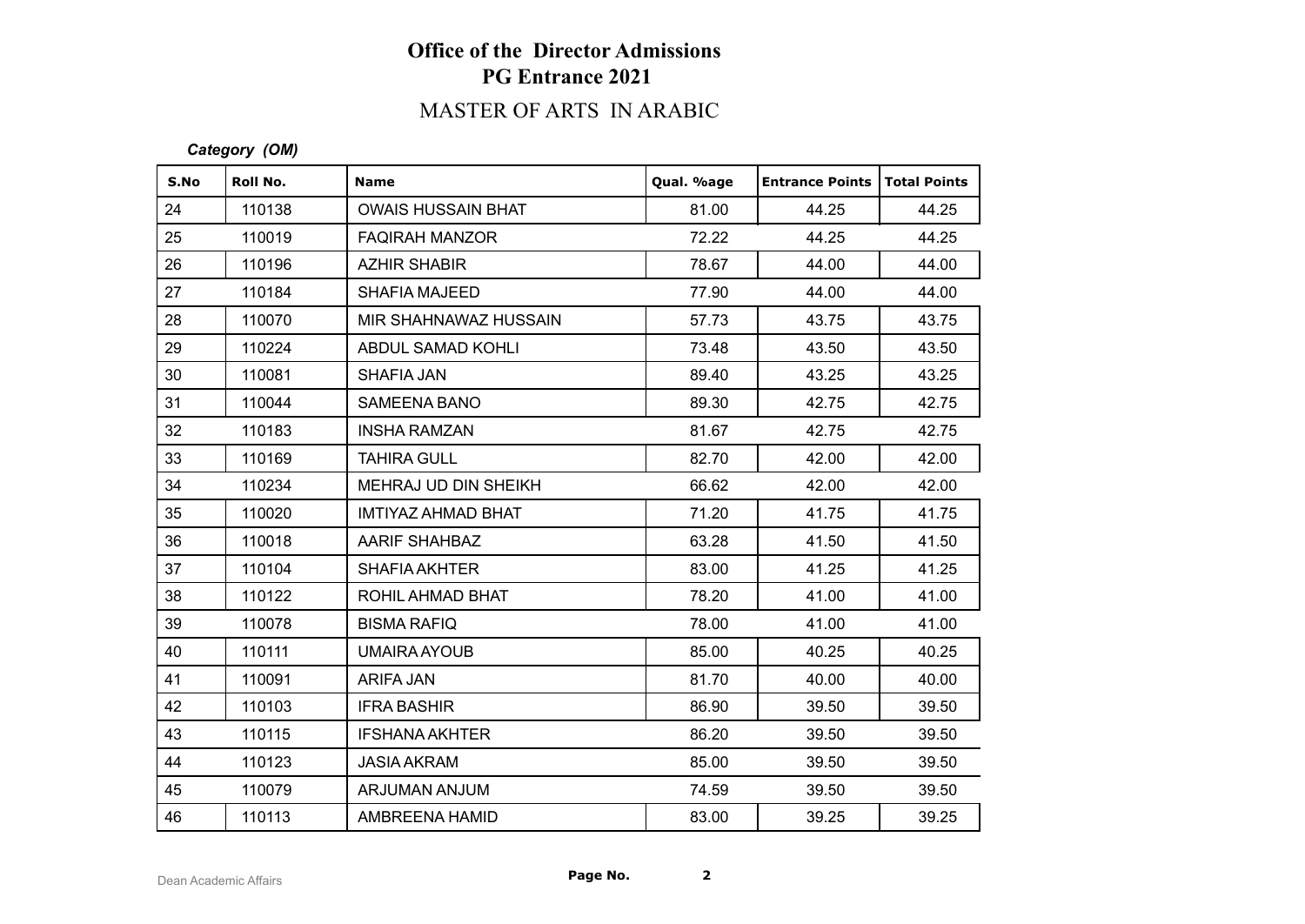## MASTER OF ARTS IN ARABIC

### *Category (OM)*

| S.No | Roll No. | <b>Name</b>             | Qual. %age | <b>Entrance Points</b> | <b>Total Points</b> |
|------|----------|-------------------------|------------|------------------------|---------------------|
| 47   | 110006   | MUJTABA HUSSAIN MALIK   | 77.40      | 39.25                  | 39.25               |
| 48   | 110096   | SUMAIRA REYAZ           | 84.70      | 39.00                  | 39.00               |
| 49   | 110067   | <b>GAZALA RASHID</b>    | 83.70      | 39.00                  | 39.00               |
| 50   | 110160   | <b>IRFAN AHMAD BHAT</b> | 71.16      | 38.75                  | 38.75               |
| 51   | 110029   | <b>HENA KUANSAR</b>     | 75.24      | 38.00                  | 38.00               |
| 52   | 110027   | ZAHOOR YOUSF HAJAM      | 74.90      | 38.00                  | 38.00               |
| 53   | 110193   | <b>ISHRAT HAMID</b>     | 74.10      | 38.00                  | 38.00               |

### *Category (ST)*

| S.No | Roll No. | <b>Name</b>         | Qual. %age | <b>Entrance Points   Total Points</b> |       |
|------|----------|---------------------|------------|---------------------------------------|-------|
| 54   | 110233   | MOHD MUZEMIL KHAN   | 75.50      | 33.75                                 | 33.75 |
| 55   | 110032   | MANZOOR AHMAD DADED | 77.42      | 32.00                                 | 32.00 |

### *Category (RBA)*

| S.No | Roll No. | <b>Name</b>              | Qual. %age | <b>Entrance Points</b> | <b>Total Points</b> |
|------|----------|--------------------------|------------|------------------------|---------------------|
| 56   | 110139   | <b>HAFSA AKHTER</b>      | 86.00      | 35.75                  | 35.75               |
| 57   | 110197   | <b>MOHD YASEEN WANI</b>  | 66.99      | 33.75                  | 33.75               |
| 58   | 110075   | <b>IRSHAD AHMAD BHAT</b> | 66.44      | 33.50                  | 33.50               |
| 59   | 110098   | SAIMA MAQBOOL            | 80.71      | 32.50                  | 32.50               |
| 60   | 110030   | ASMA JAN                 | 76.10      | 31.50                  | 31.50               |
| 61   | 110145   | <b>BINTUL ISLAM</b>      | 76.20      | 29.25                  | 29.25               |
| 62   | 110207   | <b>ARIF VEQAR</b>        | 52.42      | 29.25                  | 29.25               |